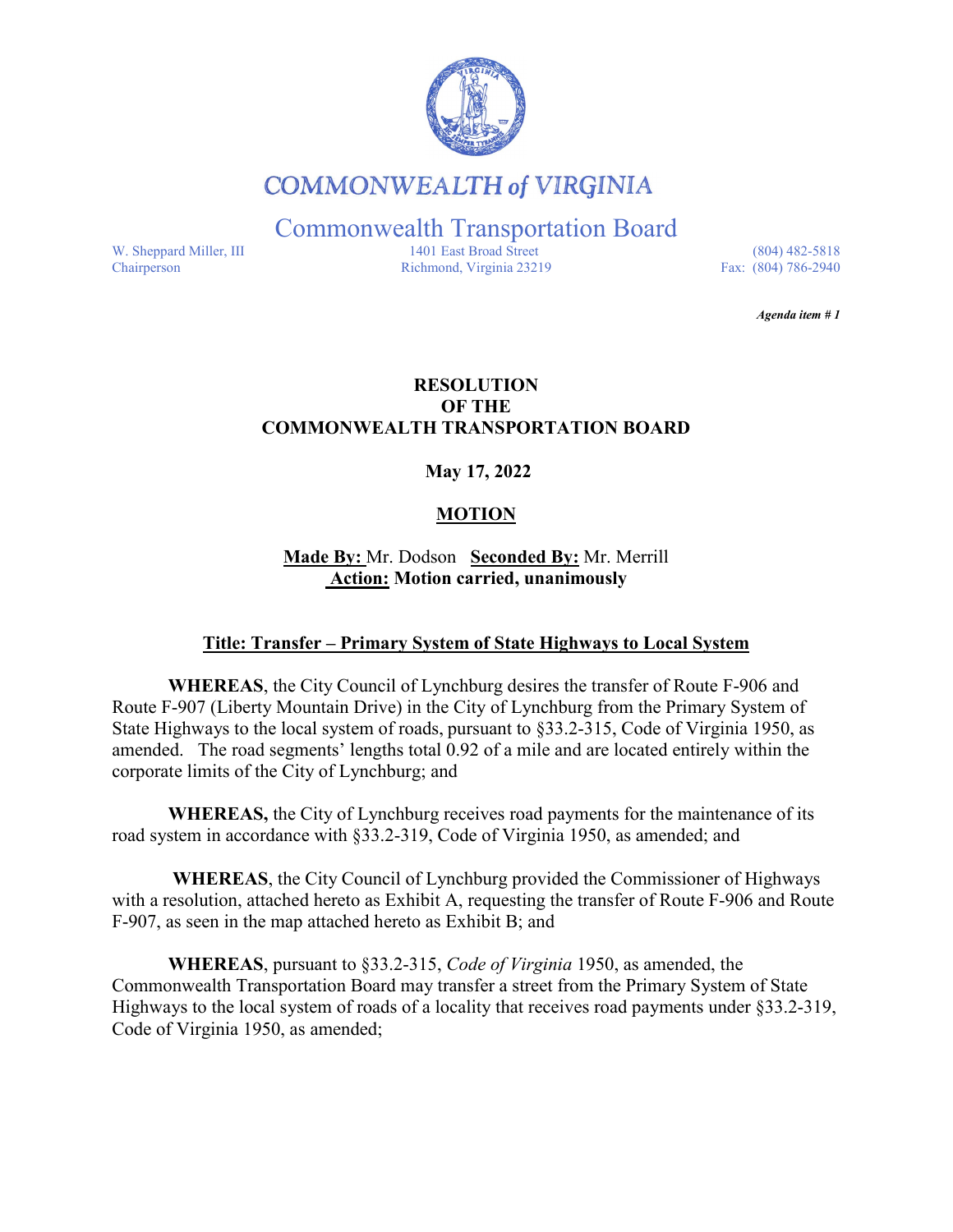Resolution of the Commonwealth Transportation Board Transfer – Primary to Local System of Highways – Routes F906 and F907 in Lynchburg May 17, 2022 Page 2 of 2

**NOW THERFORE, BE IT RESOLVED,** that the road segments identified below, are hereby ordered transferred from the Primary System of State Highways to the local system of roads, pursuant to § 33.2-315, *Code of Virginia*, 1950, as amended.

# **Primary System of State Highways**

#### **Transfer**

**Lynchburg** 

City of Lynchburg

| • Route $F-906$ | $0.34$ Mi. |
|-----------------|------------|
| • Route $F-907$ | $0.58$ Mi. |

## **Total Mileage Transferred from the Primary System: 0.92 Mi.**

**####**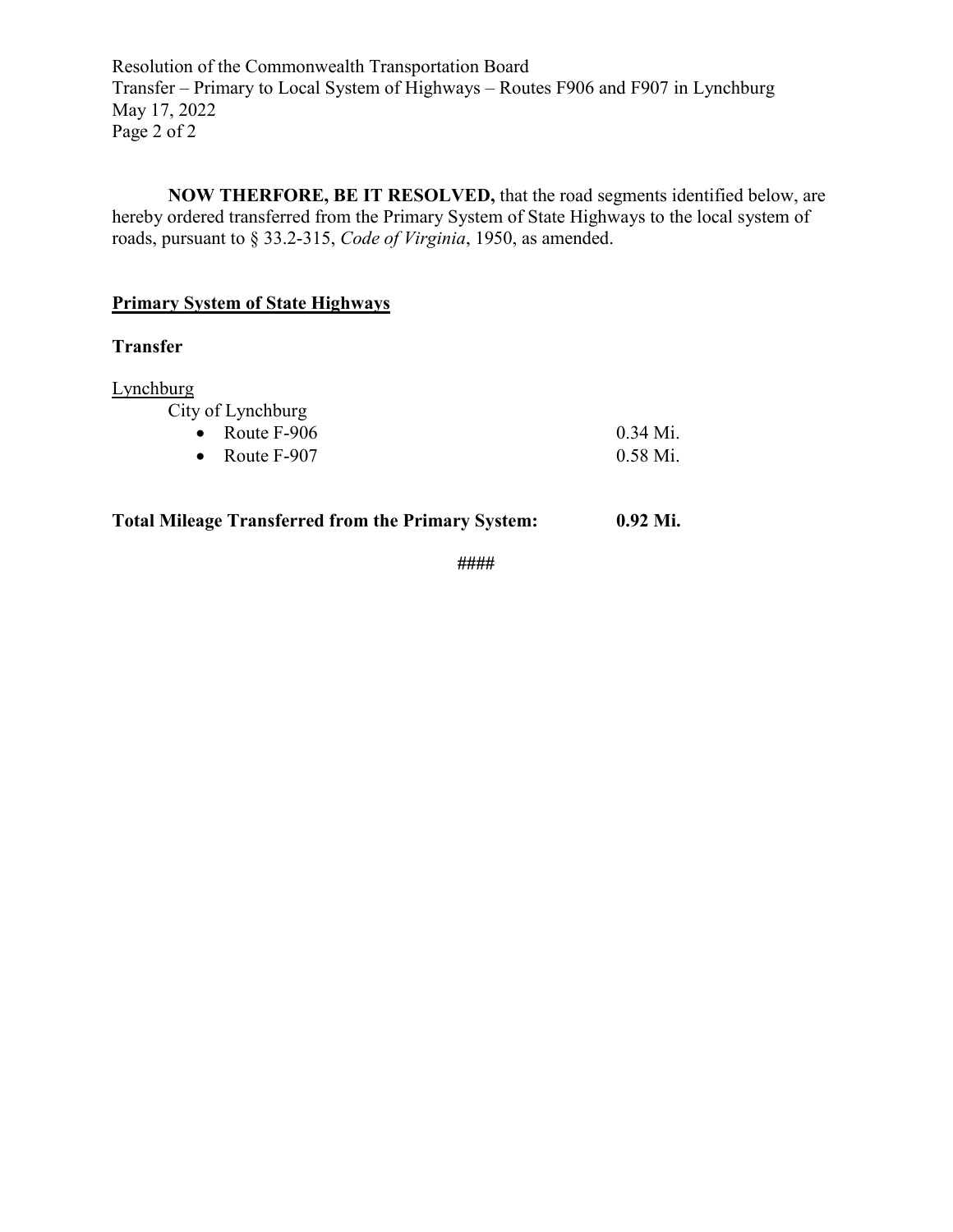## **CTB Decision Brief**

Transfer of Routes F-906 and F-907 From VDOT Primary System to the Local System of Roads Located in the City of Lynchburg

**Issue**: The City Council of Lynchburg has requested the Commonwealth Transportation Board (CTB) transfer the 0.34 mile length of Route F-906 and the 0.58 mile length of Route F-907 (Liberty Mountain Drive) in the City of Lynchburg from the Primary System of State Highways to the City of Lynchburg's local road system.

**Facts:** Routes F-906 and F-907 are located in the City of Lynchburg, which receives maintenance payments in accordance with  $\S 33.2$ -319. The frontage road, located east of U.S. Route 29/460, now functions as a city street, not as a frontage road, and the City desires to continue to maintain the street.

The City of Lynchburg provided a resolution, dated March 8, 2022 (Exhibit A, attached), indicating the City of Lynchburg's request to transfer the total 0.92 mile length of Routes F-906 and F-907 (noted in blue on Exhibit B, attached) from the state's Primary system to the local system.

Upon review of the area, Virginia Department of Transportation (VDOT) staff determined the 0.92 mile road segments should be transferred from the Primary System of State Highways, pursuant to § 33.2-315 of the *Code of Virginia,* in accordance with the City of Lynchburg's request.

**Recommendations**: VDOT recommends the Commonwealth Transportation Board approve the transfer of the 0.92 mile length of Routes F-906 and F-907 as referenced above.

**Action Required by CTB**: The *Code of Virginia* requires a majority of the Board's members to approve the change proposed in this brief.

**Result if Approved:** If approved, VDOT will suspend all its maintenance activity on the roadway and the road will be transferred to the locality's system and become part of the Urban System.

**Options**: Approve or Deny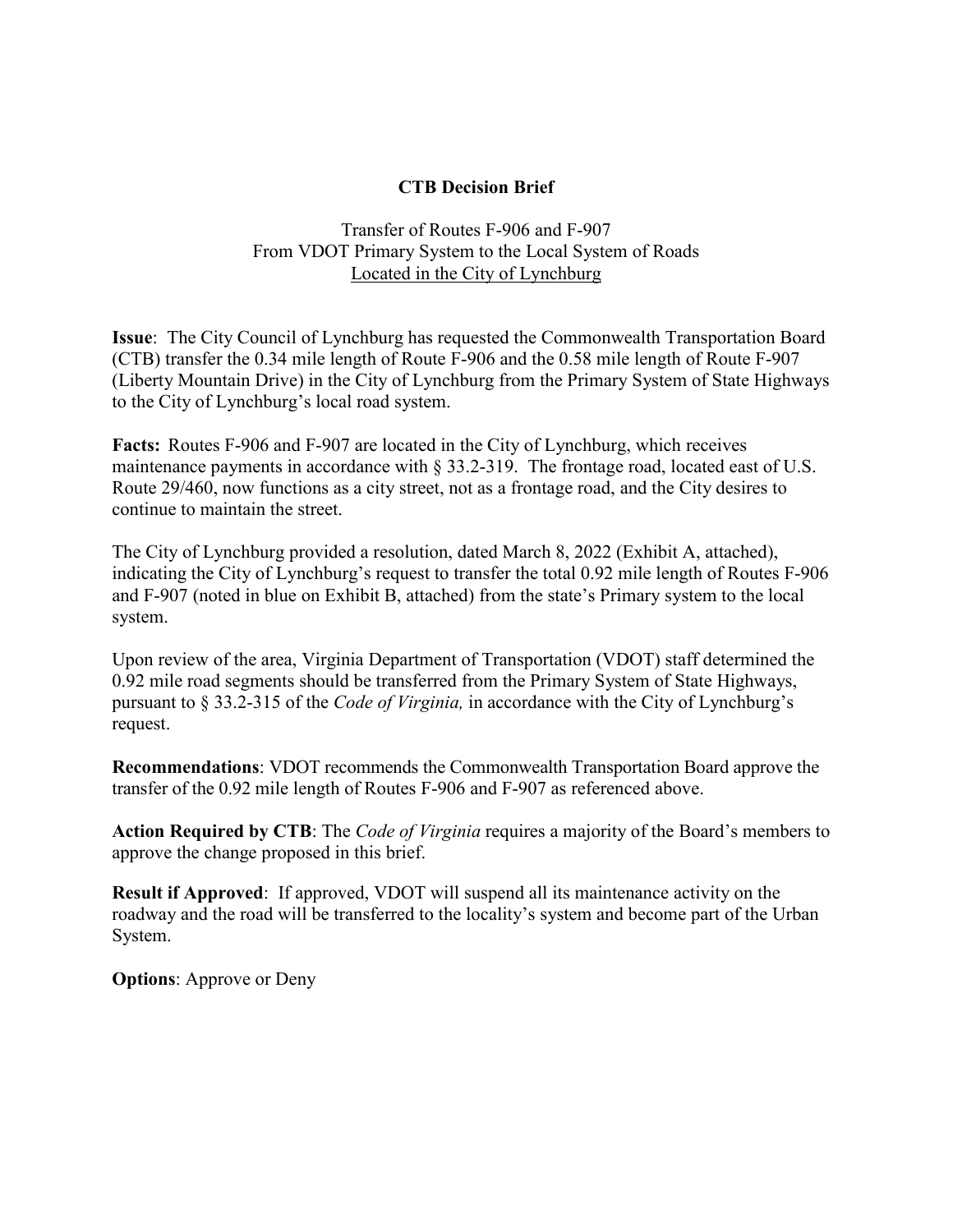#### **Exhibit A City of Lynchburg Resolution, dated March 8, 2022**

#### **RESOLUTION:**

#R-22-020

#### **RESOLUTION OF THE CITY OF LYNCHBURG, VIRGINIA**

**WHEREAS**, the Lynchburg City Council requests that the Commonwealth Transportation Board transfer the frontage roads Route F-906 and Route F-907, known as Liberty Mountain Drive, from the Virginia Department of Transportation Primary System to the City of Lynchburg's local system of roads; and

WHEREAS, the roadways no longer functions as a frontage road; and

WHEREAS, the roadways are located within the City of Lynchburg corporate limits; and

WHEREAS, under Section 33.2-315 of the Code of Virginia (1950), as amended, a local governing body may request that the Commonwealth Transportation Board transfer such streets as it deems proper from the primary state highway system to the local system of roads operated by a locality receiving payments. Upon such transfer, the highways, bridges, and streets so transferred shall become for all purposes parts of the local system of roads operated by the City of Lynchburg.

NOW, THEREFORE BE IT RESOLVED, the City Council of Lynchburg, Virginia pursuant to Virginia Code Section 33.2-315, hereby requests that the Commonwealth Transportation Board authorize the transfer of those segments identified in the attached exhibit from the Primary system of the State Highways to the City of Lynchburg's local road system.

BE IT FURTHER RESOLVED, that the Lynchburg City Council requests that, for those segments identified on the attached exhibit, the Virginia Department of Transportation renumber the segments to be included as part of the local system; and,

BE IT FINALLY RESOLVED that a certified copy of this resolution be forwarded to the Appomattox Resident Administrator of the Virginia Department of Transportation.

Adopted:

March 8, 2022 licraed Finns

Certified: